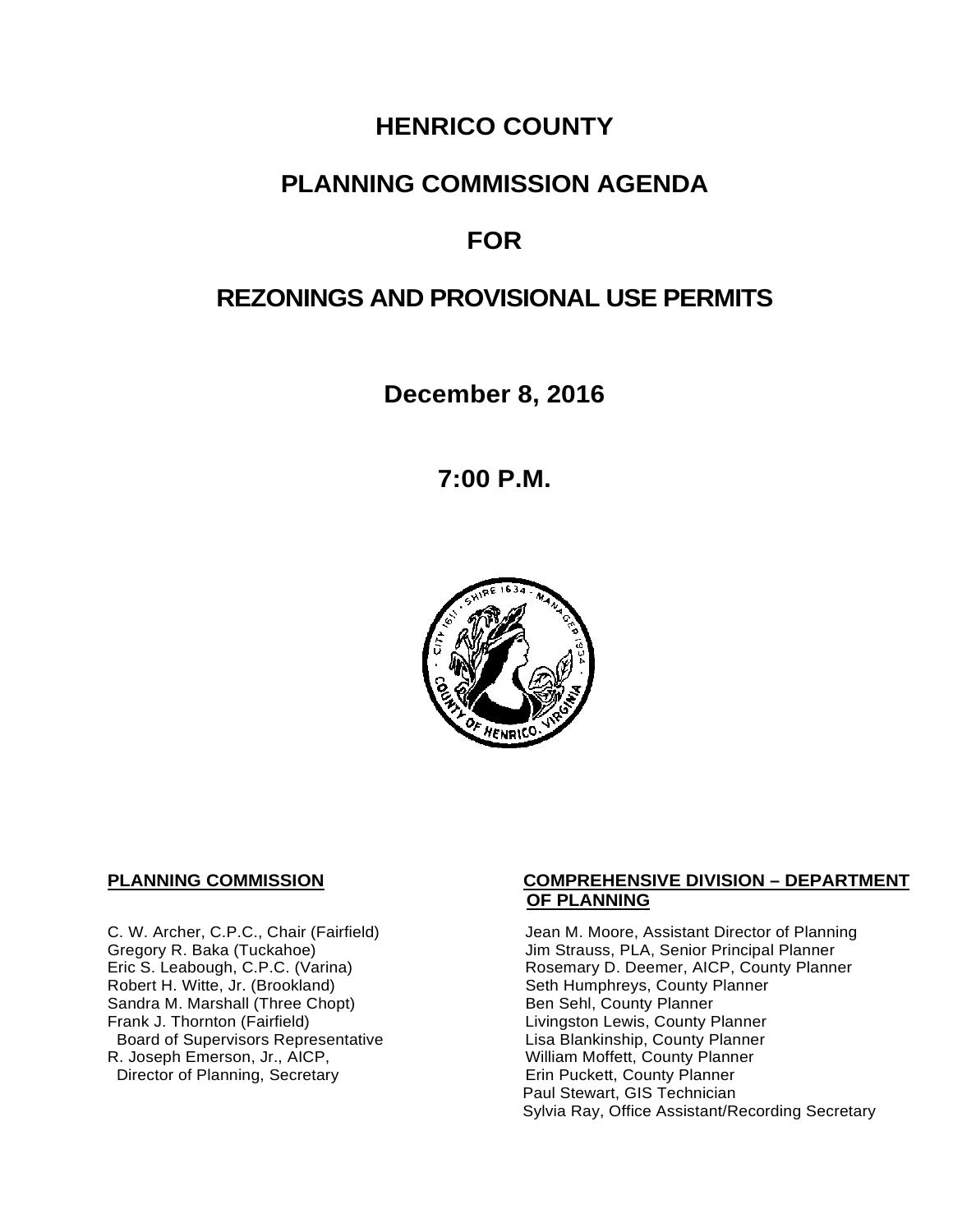#### **PLANNING COMMISSION REZONING MEETING FINAL AGENDA DECEMBER 8, 2016**

**BEGINNING AT 7:00 P.M.** 

**WELCOME:**

**PLEDGE OF ALLEGIANCE:** 

**RECOGNITION OF NEWS MEDIA:** 

**CALL TO ORDER:** 

**REQUESTS FOR WITHDRAWALS AND DEFERRALS: (2); (0)** 

**REQUESTS FOR EXPEDITED ITEMS: (3)** 

**CASES TO BE HEARD: (3)** 

**PUBLIC HEARING: ORDINANCE –** To Amend and Reordain the Following Sections of the Code of the County of Henrico Titled: 24-3, "Enumerated;" 24-13, "Accessory uses permitted;" 24-13.2, "Accessory uses permitted;" 24-30, "Accessory uses permitted;" 24- 34, "Development standards;" 24-37, "Accessory uses permitted;" 24-39, "Accessory uses permitted;" 24-50.3, "Accessory uses permitted;" 24-50.8, "Accessory uses permitted;" 24- 50.13, "Accessory uses permitted;" 24-50.21, "Accessory uses permitted;" 24-50.32, "Accessory uses permitted;" 24-53, "Accessory uses permitted;" 24-56.1, "Accessory uses permitted;" 24-57, "Development standards and conditions for permitted uses;" 24-60, "Accessory uses permitted;" 24-62.1, "Permitted uses;" 24-64, "Accessory uses permitted;" 24-68, "Accessory uses permitted;" 24-72, "Accessory uses permitted;" 24-75, "Accessory uses permitted;" 24-101, "Neighborhood and community shopping centers;" 24-106.2, "Landscaping, tree cover, screen and buffer requirements, transitional buffering and design standards;" and 24-121, "Conditional zoning or zone approval;" To Repeal and Reserve the Following Sections of the Code of the County of Henrico Titled: 24-85, "Signs permitted;" 24-86, "Signs prohibited;" 24-104, "Signs;" and 24-105, "Planned neighborhood;" And to Add a New Section 24-104.1 "Signs" to Chapter 24 of the Code of the County of Henrico. This ordinance repeals the existing sign ordinance and enacts a new sign ordinance. The new sign ordinance is designed to comply with the U.S. Supreme Court's ruling in Reed v. Town of Gilbert decided June 18, 2015. The new sign ordinance principally regulates the number, size, height, illumination, motion, construction, maintenance, and location of commercial and noncommercial signs within each of the various zoning districts of the County. The new sign ordinance specifies that a sign permit is required for each sign unless

**December 9, 2016**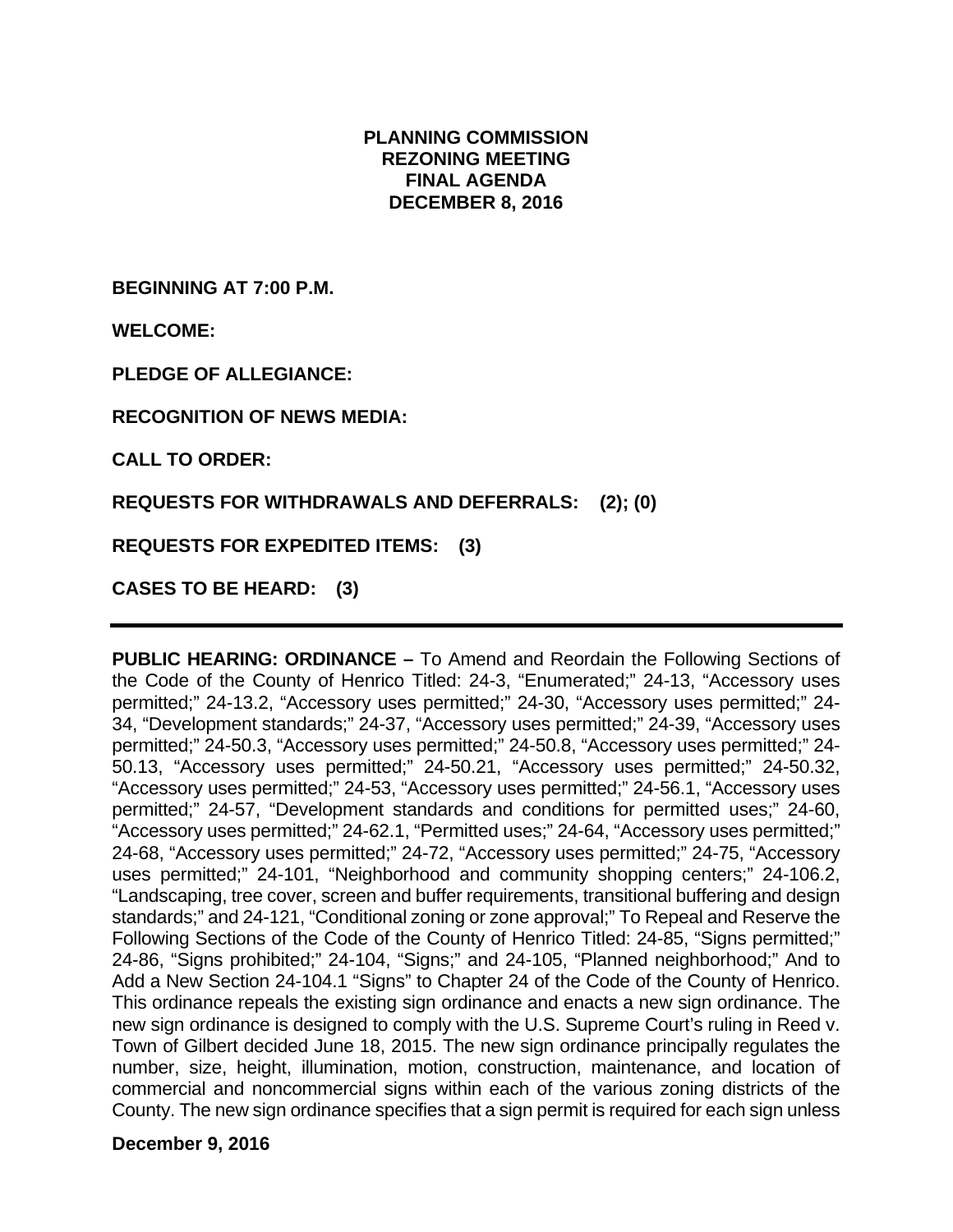a specific exception applies, and it explains how a sign permit is obtained. The new sign ordinance specifies which signs are prohibited, which existing signs will be considered nonconforming, and how those nonconforming signs will be regulated. The new sign ordinance also regulates changeable message signs in the various zoning districts and outdoor advertising signs in the business and industrial districts. Under the new sign ordinance, signs are regulated without regard to the content of the sign. Also, the ordinance updates various sections of the County Code to cross-reference to the new sign ordinance instead of the old sign ordinance. Finally, the ordinance repeals regulations for the establishment of Planned Neighborhood Districts. **Staff – Ben Blankinship Deferred to the January 12, 2017 Meeting**

#### **VARINA:**

None.

## **FAIRFIELD:**

None.

## **THREE CHOPT:**

## *(Deferred from the November 10, 2016 Meeting)*

**REZ2016-00035 Andrew M. Condlin for Carvana, LLC:** Request to amend proffers accepted with rezoning cases C-76C-02 and C-31C-97 on part of Parcel 743-762-6518 containing 1.4 acres located on the east line of Tom Leonard Drive approximately 625' north of its intersection with W. Broad Street (U.S. Route 250). The applicant proposes to amend proffers related to prohibited uses, concept plan, hours of operation, signage, and development standards. The existing zoning is M-1C Light Industrial District (Conditional). The 2026 Comprehensive Plan recommends Commercial Arterial. The site is located in the West Broad Street Overlay District. **Staff – Seth Humphreys (Withdrawn by Applicant)** 

## **Withdrawn by Applicant**

## *(Deferred from the November 10, 2016 Meeting)*

**PUP2016-00009 Andrew M. Condlin for Carvana, LLC:** Request for a Provisional Use Permit under Sections 24-66.1 (b), 24-120, and 24-122.1 of the County Code in order to allow a 75' high building on part of Parcel 743-762-6518, located on the east line of Tom Leonard Drive approximately 625' north of its intersection with W. Broad Street (U.S. Route 250). The existing zoning is M-1C Light Industrial District (Conditional). The 2026 Comprehensive Plan recommends Commercial Arterial. The site is located in the West Broad Street Overlay District. **Staff – Seth Humphreys (Withdrawn by Applicant) Withdrawn by Applicant**

**REZ2016-00039 Nathalie Croft for ME Sadler, LLC:** Request to conditionally rezone from RTHC Residential Townhouse District (Conditional) and A-1 Agricultural District to RTHC Residential Townhouse District (Conditional) Parcels 746-765-0309 and 746-764- 2092 containing 8.5 acres located between the west line of Sadler Grove Road at its intersection with Sadler Road and the north line of Dublin Road. The applicant proposes a detached condominium unit development. The RTH District allows a maximum density of nine (9) units per acre. The use will be controlled by zoning ordinance regulations and proffered conditions. The 2026 Comprehensive Plan recommends Suburban Residential

## **December 9, 2016**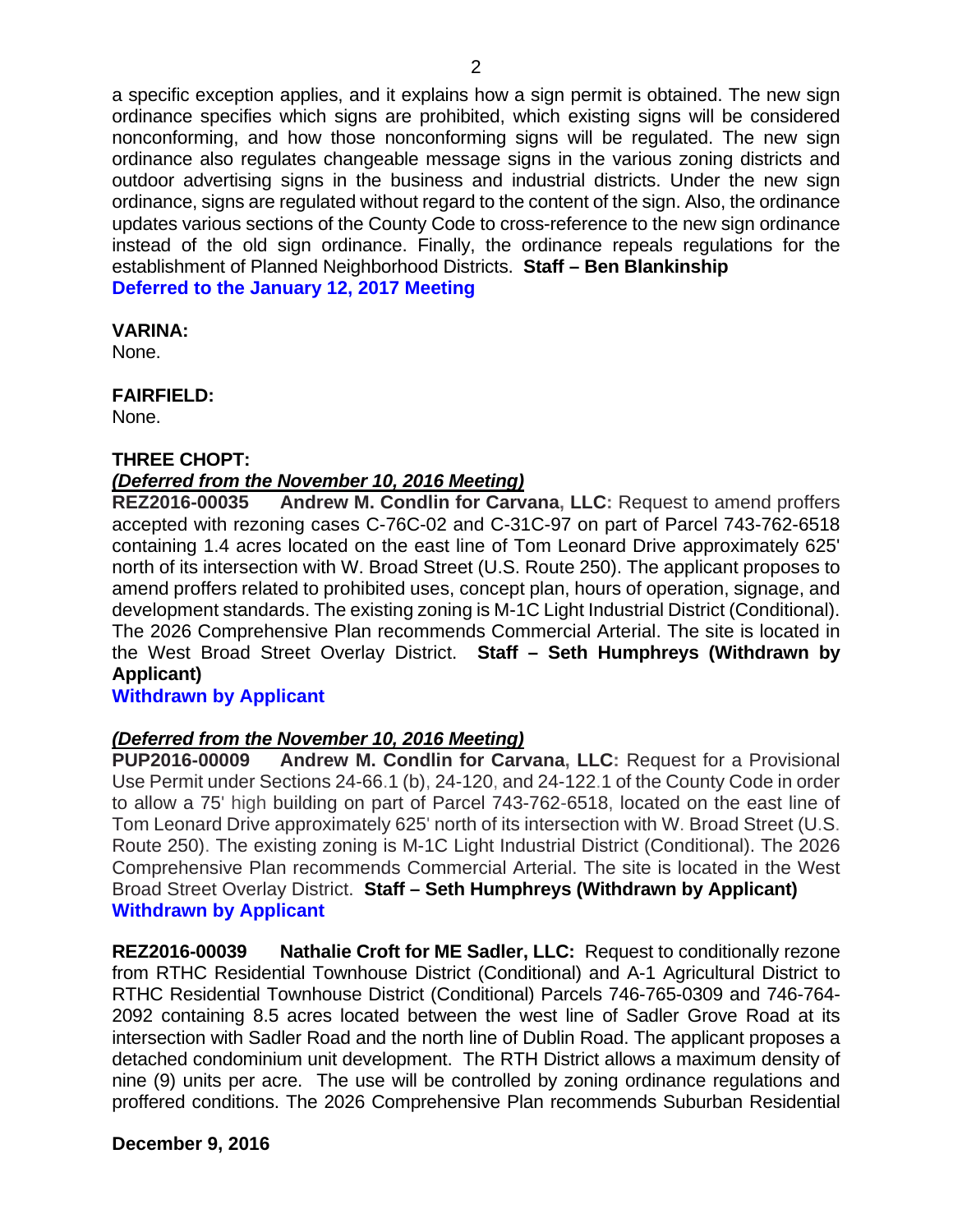2, density should not exceed 3.4 units per acre. **Staff – Lisa Blankinship (Expedited Agenda Requested)**

#### **Recommended for Approval**

**REZ2016-00043 James W. Theobald for BHC Townes, LLC:** Request to conditionally rezone from RTHC Residential Townhouse District (Conditional) to R-6C General Residence District (Conditional) part of Parcel 730-767-7336 containing 8.738 acres located on the south line of Interstate 64 along the western Henrico County line. The applicant proposes a condominium development. The R-6 District allows a maximum density of 19.8 units per acre. The use will be controlled by zoning ordinance regulations and proffered conditions. The 2026 Comprehensive Plan recommends Urban Mixed Use and Environmental Protection Area. **Staff – Lisa Blankinship (Expedited Agenda Requested)**

**Recommended for Approval** 

**REZ2016-00044 James W. Theobald for P&F, LLC and North American Holdings, Inc.:** Request to conditionally rezone from B-3C Business District (Conditional) and O-2C Office District (Conditional) to B-3C Business District (Conditional) Parcels 761-754-4773 and 761-754-2053 containing 4.01 acres located between the south line of W. Broad Street (U.S. 250) and Skipwith Road approximately 600' west of their intersections with N. Parham Road. The applicant proposes a car dealership and inventory. The uses will be controlled by zoning ordinance regulations and proffered conditions. The 2026 Comprehensive Plan recommends Commercial Arterial and Office. **Staff – Erin Puckett Recommended for Approval** 

## **TUCKAHOE:**

**REZ2016-00042 Rhonda Ledbetter for CFT NV Developments, LLC:** Request to conditionally rezone from B-1 Business District and O-2C Office District (Conditional) to B-2C Business District (Conditional) Parcel 753-747-9823 containing .714 acres located on the west line of N. Parham Road approximately 275' south of its intersection with Three Chopt Road. The applicant proposes a restaurant with drive thru. The use will be controlled by zoning ordinance regulations and proffered conditions. The 2026 Comprehensive Plan recommends Commercial Concentration. **Staff – Ben Sehl Recommended for Approval** 

#### **BROOKLAND:**

**REZ2016-00040 Ralph L. "Bill" Axselle, Jr. for BPMS Carriage Hill Holdings, LLC:** Request to conditionally rezone from R-5 General Residence District to R-6C General Residence District (Conditional), Parcels 769-748-8819, 770-748-2488, and 770-748-3221 containing 47.03 acres located on the north and south sides of Glenside Drive at its intersection with Inglewood Street. The applicant proposes an expansion of an existing multi-family residential community. The R-6 District allows a maximum density of 19.8 units per acre. The use will be controlled by zoning ordinance regulations and proffered conditions. The 2026 Comprehensive Plan recommends Multi-Family Residential, density should not exceed 19.8 units per acre. **Staff – Ben Sehl**

**Recommended for Approval**